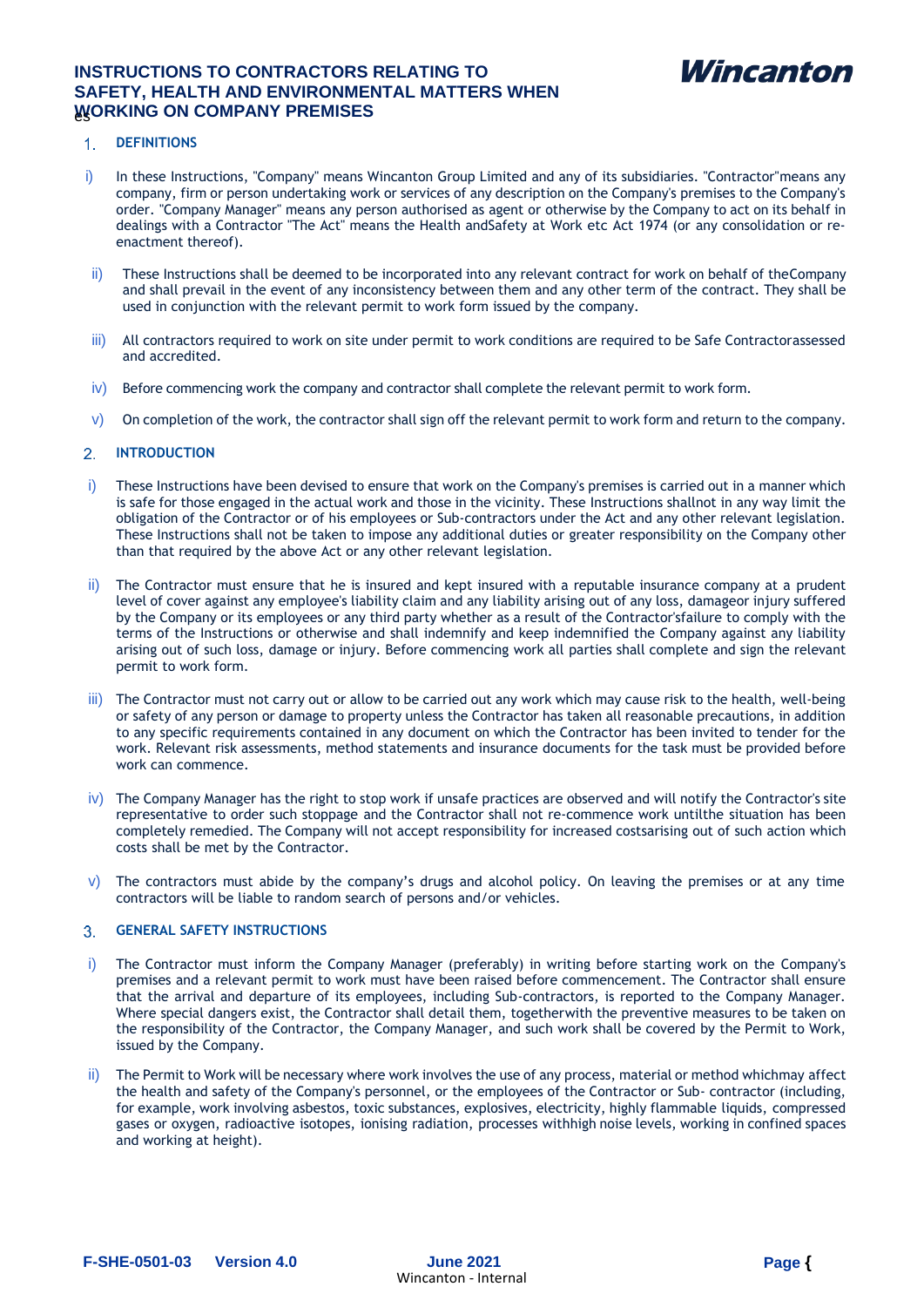



- iii) Whenever possible the Company will designate premises where only Contractor's staff will work (hereinafterreferred to as "Designated Areas") and which expression shall include, for the purposes of these Instructions, any access (or part thereof) designated by the Company for the exclusive use of the Contractor, and any Sub-contractor and its or their servants, agents, and invitees. The designation of such areas by theCompany shall (solely for the purposes of S.4 of the Act but for no other reason) have the effect of transferring to the Contractor during the term of the Contract the full extent of control of the Designated Areas and the full responsibility for ensuring the safety of the Designated Areas and of any plant, equipment,machinery, appliances, and substances therein.
- $iv)$  When it is necessary for Contractor's staff to work in areas other than Designated Areas, authorisation will be obtained from the Company Manager (any changes must be reflected with amendments to the permit towork amended accordingly). The Contractor will ensure the observance by its and any Sub-contractors workforce of any instructions, practices and procedures adopted by the Company in respect of its own workforce concerning matters of health and safety in such premises.
- $v$ ) All staff of the Contractor will report their arrival and departure to the Company Manager (preferably) by means of a register.
- vi) The Contractor will be responsible for relevant Sub-contractors and will report all arrivals and departures ofsuch to the Company Manager (preferably) by means of a register.
- vii) Access between the entrance to Company property and any Designated Areas shall be only by routes designated by the Company.
- viii) Where the use of Company facilities e.g., toilets, washrooms, canteen, car parks etc., by Contractor's staffis agreed, or when it is necessary for Contractor's staff to work in areas other than Designated Areas, accessshall be only by routes designated by the Company.
- ix) The Company Manager may, at his discretion, supply First Aid facilities for the Contractor, provided that arrangements are agreed prior to the start of work. Any such facilities will be deemed to be provided by theCompany as agent for the Contractor.
- $x$ ) The Contractor will indemnify the Company in respect of all claims and liabilities arising directly or indirectlyout of any act or omission of the Company, its servants or agents, in the provision of the facilities specifiedin 3.iii, 3.iv, 3.vii, 3.viii and 3.ix. To the extent that such arrangements are not made the Contractor must provide his own facilities in compliance with the relevant legislation.
- xi) The Contractor will be responsible for the statutory recording and reporting of all accident injuries and dangerous occurrences involving the Contractor's and Sub-contractor's employees and plant, equipment and machinery. The Contractor must provide information of these incidents to the Company Manager to enable the Company to fulfil its statutory obligations and those of its insurers.
- xii) The Contractor will be responsible for providing and, as far as is reasonably practicable, enforcing the use by its employees and Sub-contractors at all relevant times of any personal protective equipment required tobe used in conformity with any relevant statutes, regulations or codes of practice in force from time to time.
- xiii) The Contractor will be responsible for ensuring that safe systems of work are implemented throughout the work in compliance with the Act and all other relevant legislation.

## $4<sup>1</sup>$ **MANAGING ASBESTOS**

- i) The Wincanton Manager will make contractors aware of the asbestos register and location of any asbestoscontaining materials prior to contractors commencing any type of work that could disturb it.
- ii) Contractors must establish whether asbestos containing materials are present at any Wincanton premisesprior to commencing any type of work that could disturb it.
- iii) Contractors must ensure that any of their employees likely to come into contact/work with asbestos containing materials are informed and trained in the hazards, risks and appropriate control measures relatingto working with asbestos.
- iv) Contractors must ensure that any of their employees likely to come into contact/work with asbestos containing materials are informed and trained in the hazards, risks and appropriate control measures relating to working with asbestos.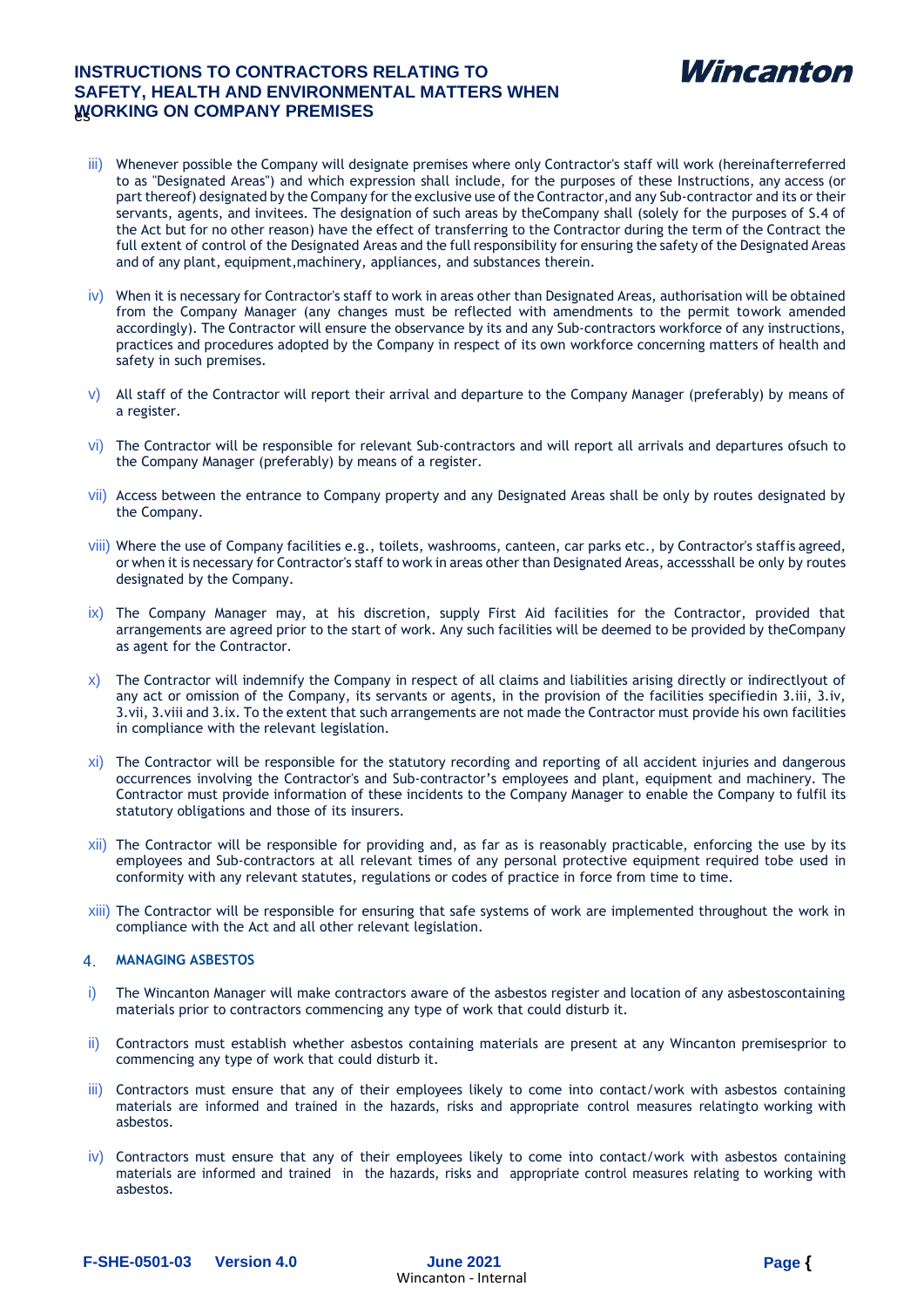

# **INSTRUCTIONS TO CONTRACTORS RELATING TO SAFETY, HEALTH AND ENVIRONMENTAL MATTERS WHEN WORKING ON COMPANY PREMISES**

- v) An assessment of any materials containing asbestos and specific safe working practices/precautions to reduce exposure to asbestos containing materials must be carried out by a suitably competent contractor.
- vi) Any contractors undertaking specialist work involving the removal and disposal of asbestos must be licensed by the HSE (where required).

### 5. **PLANT MATERIALS AND EQUIPMENT**

- i) During the work the Contractor will be responsible for the control and ensuring the safety of all plant, materials, equipment, machinery and appliances to be used on the Company's premises and for their conformity to all relevant statutes, regulations or codes of practice in force from time to time.
- ii) The Contractor will be responsible for ensuring that its workforce and that of any Sub-contractors are properly trained in the use of all plant, materials, equipment, machinery and appliances, in particular dangerous or flammable substances.
- iii) The Contractor must not make use of Company electricity, gas, water, compressed air supplies or other services without first obtaining permission of the Company Manager. Contractor will make every effort to minimise energy use through effective switch off and power down processes.
- iv) Wherever possible, portable electrical equipment should utilise a 110-volt supply taken from a centre-tapped transformer; where this is not possible a differential safety unit must be used. Cables supplying portable equipment must be properly connected to the supply and all electrical equipment must be constructed, usedand maintained in accordance with the Electricity at Work Regulations.
- $v$ ) The portable equipment must be packed to ensure safe transportation and sealed to ensure that it cannot be tampered with by unauthorised persons. A certificate confirming compliance with the Electricity at WorkRegulations. should be issued with the equipment. Equipment delivered to any site may only be unpackedby the installing "expert" in the presence of the Company Manager of that site or a deputy nominated by him.
- vi) In view of possible interference with underground electrical cables, drains, water and gas mains etc., excavation work must only be started after consultation with the Company Manager; that notwithstanding, the Contractor will remain responsible for any ensuing damage.
- vii) The Contractor will be responsible for providing all necessary protective equipment, including clothing, keeping it in good serviceable condition throughout the work, and ensuring that it is used by its employeesand Sub-contractors.
- viii) The Contractor shall be responsible for ensuring that safe systems of work are implemented throughout theterm of the contract and that these comply, as necessary, with the requirements of the Health & Safety at Work Act 1974, the Act and all Regulations and Codes of Practice for the time being and from time to timethere under or under any other relevant legislation.
- ix) The Contractor will not bring substances onto site that are flammable, toxic, harmful, irritant or dangerous to the environment without prior authorisation in writing from the Company Manager. Where thesesubstances are required onsite, supporting evidence will be provided by the Contractor that appropriate riskassessments are available for the way in which such substances will be stored, used or discarded.
- $x$ ) The Contractor will not permit, or unknowingly cause, any substance to discharge to the Company's drainsor grounds without prior consent from the Company Manager. This is to ensure that any discharge consentsagreed with the local water company are not breached, or that environmental pollution is avoided.
- xi) The contractor shall remove all wastes in a responsible manner.